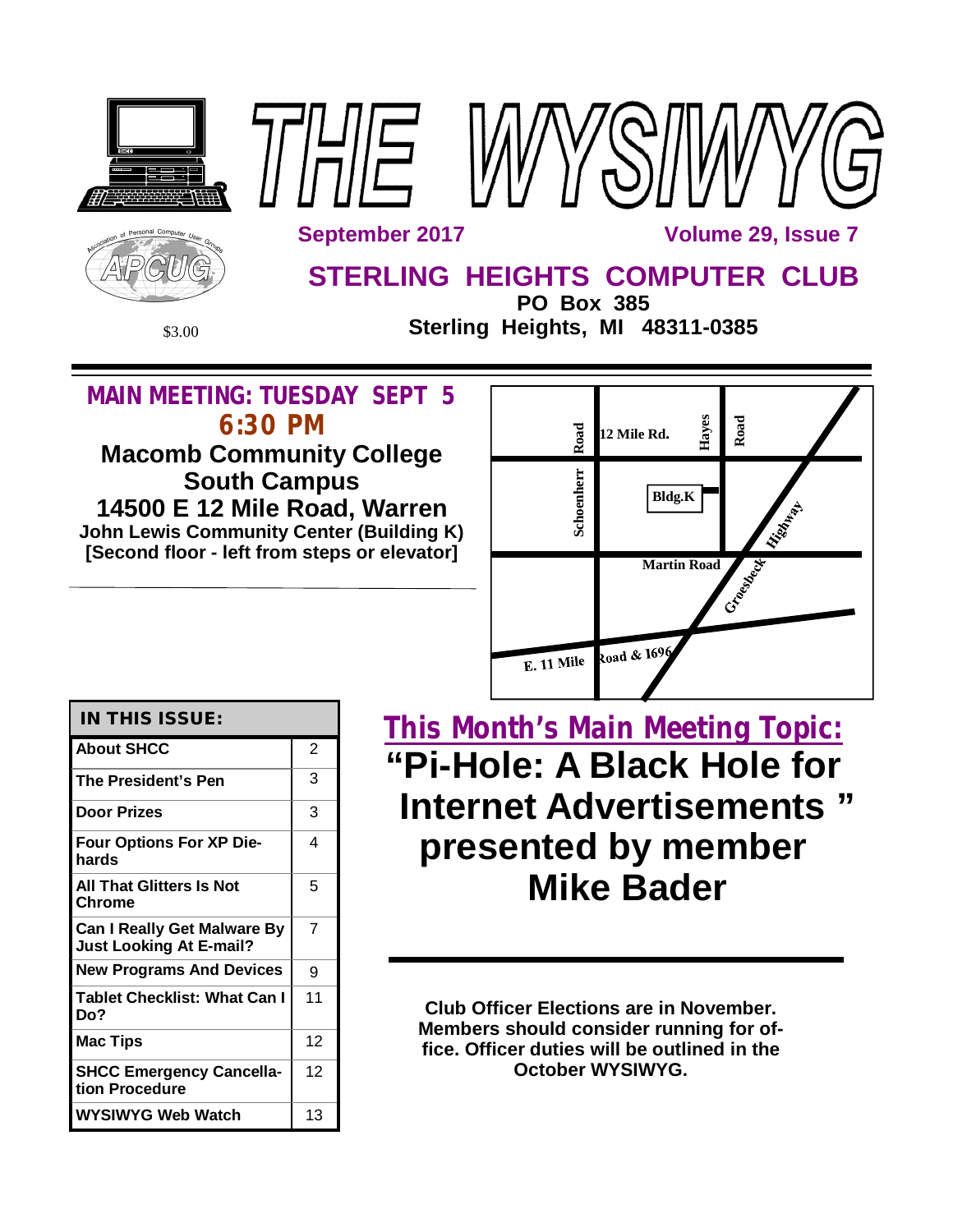**Guests and visitors are welcome. People can attend any SHCC meetings during two consecutive months before deciding to become a member or not. Meetings include the main meeting and SIG. July and August don't count since there is no main meeting. Membership includes admission to all SHCC functions and the newsletter. Membership is open to anyone. It is not limited to the residents of Sterling Heights.**

### **DUES: \$25/YEAR**

### **Resource People:**

| <b>Family Tree</b>      | <b>Rick Schummer</b>          |
|-------------------------|-------------------------------|
| Firefox                 | Don VanSyckel                 |
| FoxPro                  | <b>Rick Schummer</b>          |
| <b>General Computer</b> | Jack Vander-                  |
| Questions               | Schrier                       |
| Hardware                | open                          |
| <b>MS Publisher</b>     |                               |
| MS Word                 | Rick Kucejko<br>Rick Schummer |
| Spreadsheets            | <b>Rick Schummer</b>          |
|                         |                               |

## **SHCC Coordinators:**

Rick Schummer Don VanSyckel Jim Waldrop Rick Kucejko Mike Bader Patrick Little open Jim Waldrop Don VanSyckel Paul Baecker France Rick Kucejko<br>
Rick Schummer<br>
Rick Schummer<br>
Pass<br> **2017 SHCC Officer Rick Schummer**<br>
Pass<br>
Don VanSyckel<br>
Coordinator Mike Bader<br>
People open<br>
& check-in Jim Waldrop<br>
Don VanSyckel<br>
Christen Paul Baecker<br>
Paul Baeck



# **Four Month Meeting Schedule: CLUB WEB PAGE:** <http://www.SterlingHeightsComputerClub.org>

**CLUB ADDRESS:** PO Box 385, Sterling Heights, MI 48311-0385 **CLUB E-MAIL ADDRESS:** [Info@SterlingHeightsComputerClub.org](mailto:Info@SterlingHeightsComputerClub.org)

**SEPTEMBER 2017**

- **5 SHCC - "Pi-Hole: A Black Hole for Internet Advertisements " by member Mike Bader**
- 6 COMP meeting
- 10 SEMCO meeting

### **OCTOBER 2017**

- 3 SHCC **Main Meeting**
- 4 COMP meeting
- 8 SEMCO meeting
- **NOVEMBER 2017**
- 7 SHCC **Main Meeting**
- 1 COMP meeting
- 12- SEMCO meeting

#### **DECEMBER 2017**

- 5 SHCC **Main Meeting** 6 **-** COMP meeting
- 10- SEMCO meeting

# **Other Computer Clubs:**

As a member of SHCC, you can attend meetings of other clubs where we have reciprocating membership agreements, at no charge.

#### **Computer Club of Marysville**

**and Port Huron (COMP)** Time: 1st Wednesday, 7:00PM Place: Mackenzie Bldg, Room 201, St Clair Community College, Clara E McKenzie Library-Science Building, 323 Erie St. Port Huron, MI (810) 982-1187 Web Page: <http://www.bwcomp.org> Reciprocating: Yes

### **South Eastern Michigan Computer Organization**

**(SEMCO) (new location)** Time: 2nd Sunday at 1:15PM Place: Bloomfield Township. Library, 1099 Lone Pine Rd., Library, 1099 Lone Pin<br>Bloomfield Hills, MI 48302 Web page: <http://www.semco.org> Reciprocating: Yes

#### **Royal Oak Computer Club** Time: Every Wednesday at 12:30 Place: Mahany/Meineger Senior Community Center 3 500 Marais Ave. Royal Oak, MI 48073

248-246-3900

Reciprocating: No

Newsletter submissions are due 10 days before the club meeting, but the earlier the better. They should be sent to : [newsletter@SterlingHeightsComputerClub.org](mailto:newsletter@SterlingHeightsComputerClub.org)

Unless stated otherwise, all materials contained in this newsletter are copyrighted by the Sterling Heights Computer Club. License is hereby granted to other clubs (non-profit) to reprint with credit.  $\odot$ 

| Paul Baecker                                                                                                                                                 | 58                                     |
|--------------------------------------------------------------------------------------------------------------------------------------------------------------|----------------------------------------|
| Mike Bader<br>Bernie DeFazio<br>Rick Kucejko<br>Patrick Little<br><b>Rick Schummer</b><br>Don VanSyckel<br>Jack Vander-<br>Schrier (call Jack<br>after noon) | 58<br>58<br>24<br>58<br>58<br>58<br>58 |

586-286-2314 webwatch@sterling 586-447-6683 [mdbader@flash.net](mailto:mdbader@flash.net) 586-864-6558 [berniede1@wowway.com](mailto:berniede1@wowway.com) 248-879-6180 [rick@kucejko.com](mailto:rick@kucejko.com) 586-264-1497 [pblittle@wideopenwest.com](mailto:pblittle@wideopenwest.com) 586-254-2530 [rick@rickschummer.com](mailto:rick@rickschummer.com) 586-731-9232 [don@vansyckel.net](mailto:don@vansyckel.net) 586-739-5952 [jvanders@comcast.net](mailto:jvanders@comcast.net) heightscomputerclub.org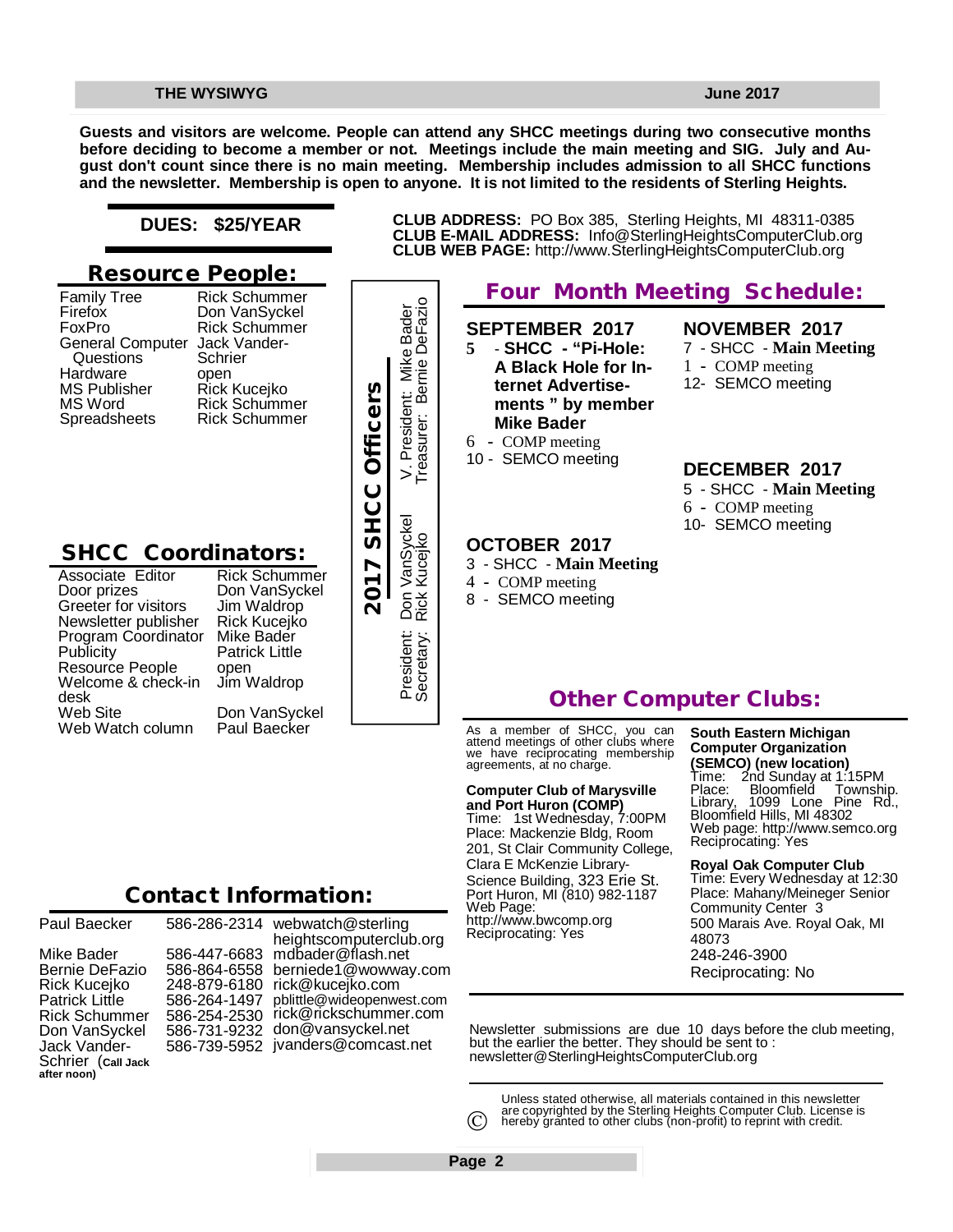### **The President's Pen**   *by Don VanSyckel*

South Campus, over and it's back to<br>
the normal routine. We'll see<br>
you the day after Labor Day at<br>
MCC South Campus, our normal **I** ummer's over and it's back to the normal routine. We'll see  $\blacktriangledown$  you the day after Labor Day at meeting location. We've signed up with the school for another year, through June 2018. Every year the room cost goes up. If anyone has ideas for next September, let me know. We need seating for 50 people, Internet, projector, good parking, stability on the part of the facility, and hours that support our needs.

On a brighter note, we held our second SHCC Gab Fest in August. We considered having it at a park and using a pavilion but between getting reservations, hauling the food and drink from the cars, and the cost of the pavilion, we choose to have it at my house, plus the bathroom is closer. Everyone had a good time and we ran over the time but this was not an issue. The weather this summer has been great and on the Saturday of the Gab Fest the weather was perfect. Topics gabbed about did include some computer topics but many others were covered. We munched on typical picnic fare and were surprised by gourmet Japanese ice cream treats.

Another club business note is SHCC membership has been declining. I believe there are a number of reasons, the biggest of which is although there are many more computers out there than there used to be, many people don't do much with their PC beyond surfing the net and viewing a few pic-<br>tures. Regardless of the reason, Regardless of the reason, SHCC membership is reaching the point where the dues will not cover expenses. This is not an issue yet because we do have a little cushion in the bank, but at some point we have to 1) cut costs (room rent is the largest), 2) increase income (more members), or 3) raise dues, or some combination of the three. Currently, we need 70 to 75 members to break even. The two



point) and dues. If anyone has any ideas, contact one of the officers.

The fall meetings are shaping up to be very good. In September SHCC member Mike Bader is presenting "Pi-Hole: A Black Hole for Internet Advertisements", in October the presenter just canceled when I confirmed the presentation title, and in November we are inviting Mr. Richard Tapaninen of Micro Center to return and tell us about "What's Hot for the Holidays". Mark your calendar.

平 平 平 平

# **Presenters Wanted**

T he officers invite any member to make a presentation at the main meeting.

If there is some software you have been using and think others may be interested as well, or there is a computer topic you would like to present to other members, please call or e-mail Don VanSyckel. Making presentations is not that difficult. The hour goes by before you know it and there is always enough material to cover in a software package so that the hour is easy to fill.

If there is a topic you are interested in or something you would like demonstrated, please see any of<br>the officers. They are always They are always. interested in what the members would like to see.

唯 咱 咱 咱 咱

**If your e-mail or mail address changes, please e-mail: secretary@SterlingHeights ComputerClub.org**

# **Last Month's Meeting**

Last month, meeting month that is, Mr. Stanley Luke of Best Buy Madison Heights presented "HDTV, Current Technologies And Features". Interesting and informative sums it up nicely. When you are in Best Buy, ask for Mr. Luke. one presentation you needed.

e e e e e

**VISIT THE SHCC WEB SITE: <http://> [www.SterlingHeightsComputerClub.org](http://www.SterlingHeightsComputerClub.org)**

# **Door Prizes**

**D**at<br>
included: oor prize drawings are held at regular club meetings. The winner's circle for June

**Walter Jendhoff** won a wireless mouse

**Mike Bader** won a pack of DVD-Rs

**Martee Held** won a Sony tool kit

**Ed Zaremba** won 4 CR2032 batteries

**Paul Manning** won a pack of CD/ DVD carrying cases

**Don Hjelle** won a power strip

**Pat Little** won 4 CR2032 batteries

**Tom Miller** won an LED light

**Richard Katnik** won a pack of DVD-Rs

**Frances Poliuto** won a USB cord

**Phil Reynaud** won a pack of CD/DVD carrying cases

 $A$   $A$   $A$   $A$   $A$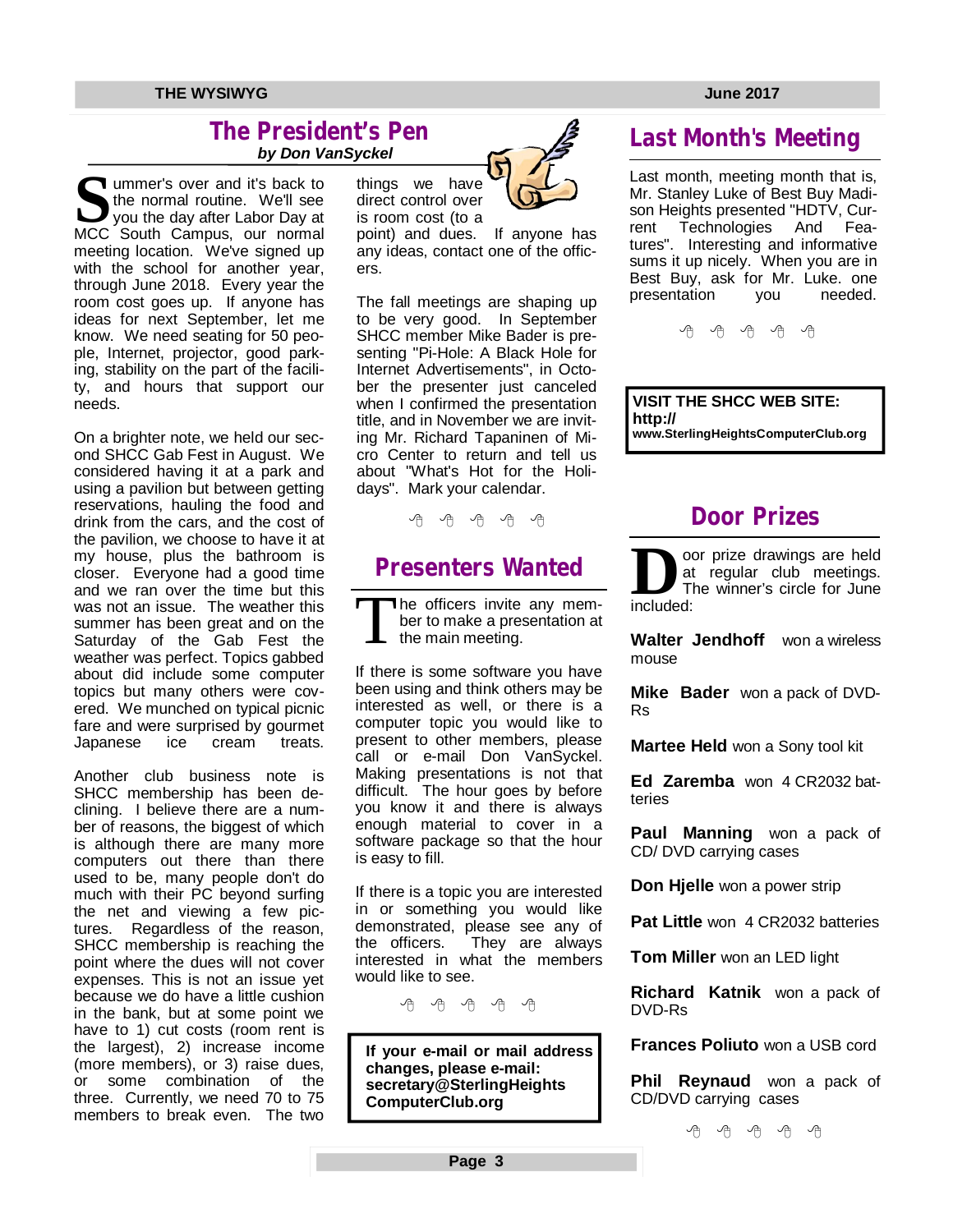# **Four Options For XP Die-hards**

*From the Ask Leo Newsletter <https://askleo.com>*

**Q** *imagined) — I hate going to : For PCs I still use XP. This is for several reasons (real or W10 and don't plan to do so ever if I can. I hate the "upgraded" versions of Microsoft Office. They are ever more clumsy and harder to use. And — worst of all, they are not backward and forward compatible. I'm retired, but in my prior life I was involved with computers used in military air defense systems. If we had delivered software to the military with the software problems that Microsoft delivers to the public I think I would have been fired prior to the first delivery.*

*I am at a loss for what to do for my next upgrade. Shall I go to W7, suffer with W10, evolve to Linux, retire and let my brain rot — or what? I do not have an answer and soon I will have too many XP issues to progress further. (I spend a couple of hours a day investing in the market.)*

*Do you have any thoughts on this? Your thinking would be valuable to me.*



:I have thoughts a'plenty.

You're not alone in your situation. There are plenty of XP die-hards who are reluctant (to put it politely) to use anything else.

What's right for you, however, still comes back to you, and what you're willing to endure.

That being said, I'll rule out brain-rot right from the start. This is a wonderful opportunity for just the opposite, in my opinion.

#### **Option 1: Stay with XP**

Many people are simply opting to stay with Windows XP. It meets their needs, they're comfortable with it, they know how to drive it, and their machines support it.

If there's a problem at all, it's simply that "meets their needs" stands a good chance of changing over time.

New hardware probably won't support XP.

New applications probably won't support it.

Updates for existing applications are slowly dropping support for it – either explicitly, by not running on XP at all, or passively, by no longer updating the software running on XP.

Application software updates are also getting larger, increasing demands on the capacity of machines being used. This typically manifests as a machine just getting slower over time.

And, of course, the boogeyman that we keep hearing about again and again: if a security issue is found in Windows XP, it will not be fixed. You're totally on your own when it comes to keeping yourself safe and secure.

So, if you're not planning on any new hardware or software, are OK with the updates for the applications you do have, and are satisfied you can handle your own security, staying with Windows XP may not be unreasonable. The threatened XP "Armageddon" (or XPocalypse, as some termed it) when support came to an end never came to pass.

#### **Option 2: Upgrade to 7**

Windows 7 was fairly popular; it had, and has, a large base of happy users. It was different than Windows XP in some ways, but ultimately was the most popular version of Windows after XP. (We treat Vista as if it didn't happen.)

Once again, many people who choose to stay with Windows 7 feel that it meets their needs, they're comfortable with it, they know how to drive it, and their machines support it.

The issues with Windows 7 are the same as with Windows XP; it's just that the time frame is different. You have a little more breathing room.

New hardware generally supports it, and new applications almost certainly do.

Applications continue to be updated on and for Windows 7. While the updates are getting larger, *most* machines running Windows 7 are newer, and generally have more room to accommodate that growth.

And when it comes to security, Windows 7 will continue to be supported into January of 2020.

If you want the smallest upgrade from Windows XP in terms of the changes in user experience, upgrading to Windows 7 would be it.

But its days are numbered.

#### **Option 3: Upgrade to 10**

Windows 10 has had an admittedly rough start. Initially, it ran into potholes not as much for its technology as for the heavy-handed approach Microsoft took to getting it on the machines of Windows 7 and 8 users. (Once again, we'll treat 8 as if it didn't happen.) Subsequently, an assortment of technical issues impacting a generally small subset of users, as well as some design decisions (such as removing granular control over updates) have proven to be relatively controversial.

Nonetheless, Windows 10 is a solid operating system for most. I use it myself on several machines – old,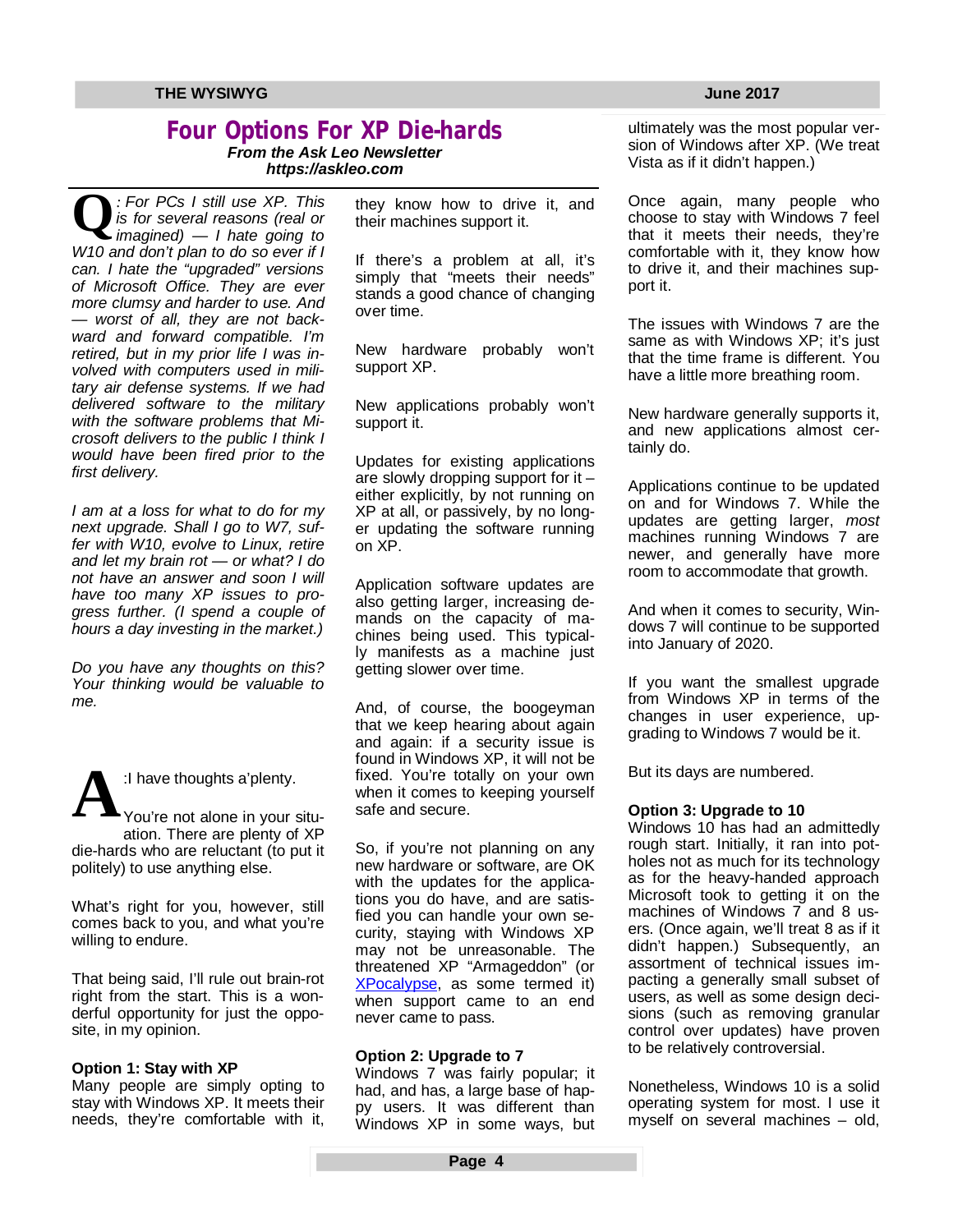new, and virtual – and have done so since it came out, without incident.

The biggest issue for new adopters of Windows 10 tends to be resistance to user interface changes, including everything from the new Start menu to the changing division between "apps" and "applications" and migration towards the former. Windows 10 represents the biggest change to Windows XP that is still Windows.

#### **Option 4: Switch to Linux**

Switching to Linux is certainly an option.

Chances are your existing hardware will work. In fact, Linux is often the most viable option for extending the life of older PCs for which Windows and Windows applications have simply gotten too<br>large bistributions like large. Distributions Lubuntu and others are specifically designed with smaller footprints in mind.

You may also find the default user interfaces in most Linux distributions to be very XP-like, with a standard hierarchical start menu (no tiles), a familiar file manager, and so on.

Here's the catch: your Windows software will not run in Linux1. For every program you care to use, you'll need to find a Linux alternative. In some cases, it'll be simple: Firefox and Thunderbird, for example, have Linux versions, and are often even pre-installed. In some cases, it depends on your specific needs. There are several Linux alternatives to Microsoft Office, such as Open Office, Libre Office, Abiword, and others. Unfortunately, the best you can say is that they're "mostly" compatible – they tend to operate a little differently, and while you can exchange documents with Microsoft Office users, it's unlikely they'll look exactly the same.

In the worst case, you may find that there is no Linux alternative for

software you currently run on Windows.

Particularly for those who use their computers primarily for browsing the web and exchanging email. Linux can be a workable alternative.

#### **My Recommendation**

If you want to stick with Windows, my advice is simple: suck it up and move to Windows 10. Sorry to be brutal about it, but I keep running into people who were at first extremely reluctant to move away from XP but who now happily use Windows 10. The only thing that stood in their way was their own willingness to consider the move and accept the changes that go with it. I'm not claiming it's easy, or that Microsoft couldn't have handled it better, but it is what it is. Windows 10 is a good operating system, and will be around for years to come.

There are things to make the transition easier. One I would recommend is Classic Shell. This will address the single most common complaint about Windows 10: it'll allow you to get your Windows XPstyle start menu back. It also provides several other tweaks to ease the transition.

If you can't consider Windows 10 but want to remain supported, I'd

seriously consider Linux. Linux Mint is the distribution I'd have you evaluate. Do keep in mind the caveats above about needing alternatives for Windows applications. Similarly, if you think you'll be dodging updates, think again. In my experience, my Linux distributions are actually updated *more* frequently than Windows. On top of that, support ends more quickly – Windows is supported for ten years, while most "long term support" releases of Linux are supported for only five.

#### **A word about Office**

The original question included the comment that newer versions of Microsoft Office "are not backward and forward compatible".

Depending on what's meant by that, it's not true. Newer versions of Office can open all older documents, and there are add-ons for older versions of Office to open the newer "x" file formats (docx, xlsx, and so on).

Perhaps more relevant is that you may not need to use Office at all. The alternatives I mentioned earlier are generally available for Windows. Switching to one of them might make your life a little less frustrating.

*This article is republished, with permission, from the Ask Leo! Newsletter.* 



### **All That Glitters Is Not Chrome** *by Greg Skalka, Under the Computer Hood UG, CA [www.uchug.org](http://www.uchug.org) [president@uchug.org](mailto:president@uchug.org)*

**I** love my Chromebook. It's a very handy thing to have when you want some information off the Internet quickly. I love my Chromebook. It's a very handy thing to have when you want some infordon't have a smart phone, so the Chromebook is what I go to when I want to know the locations, hours or phone number of a business, what traffic or weather conditions are like or the answer to any other search question. I keep my Acer Chromebook 11 on our kitchen table so it is available for instant

use. It is small and light, yet has an 11.6" screen and a full keyboard, so I find it much more useful (and usable) than a tablet.

When I bought my Chromebook over a year ago, I thought I understood the limitations it had in needing to be connected to the Internet for most uses, and its limited storage and processing power. It has exceeded my initial expectations and I find I often use it nearly as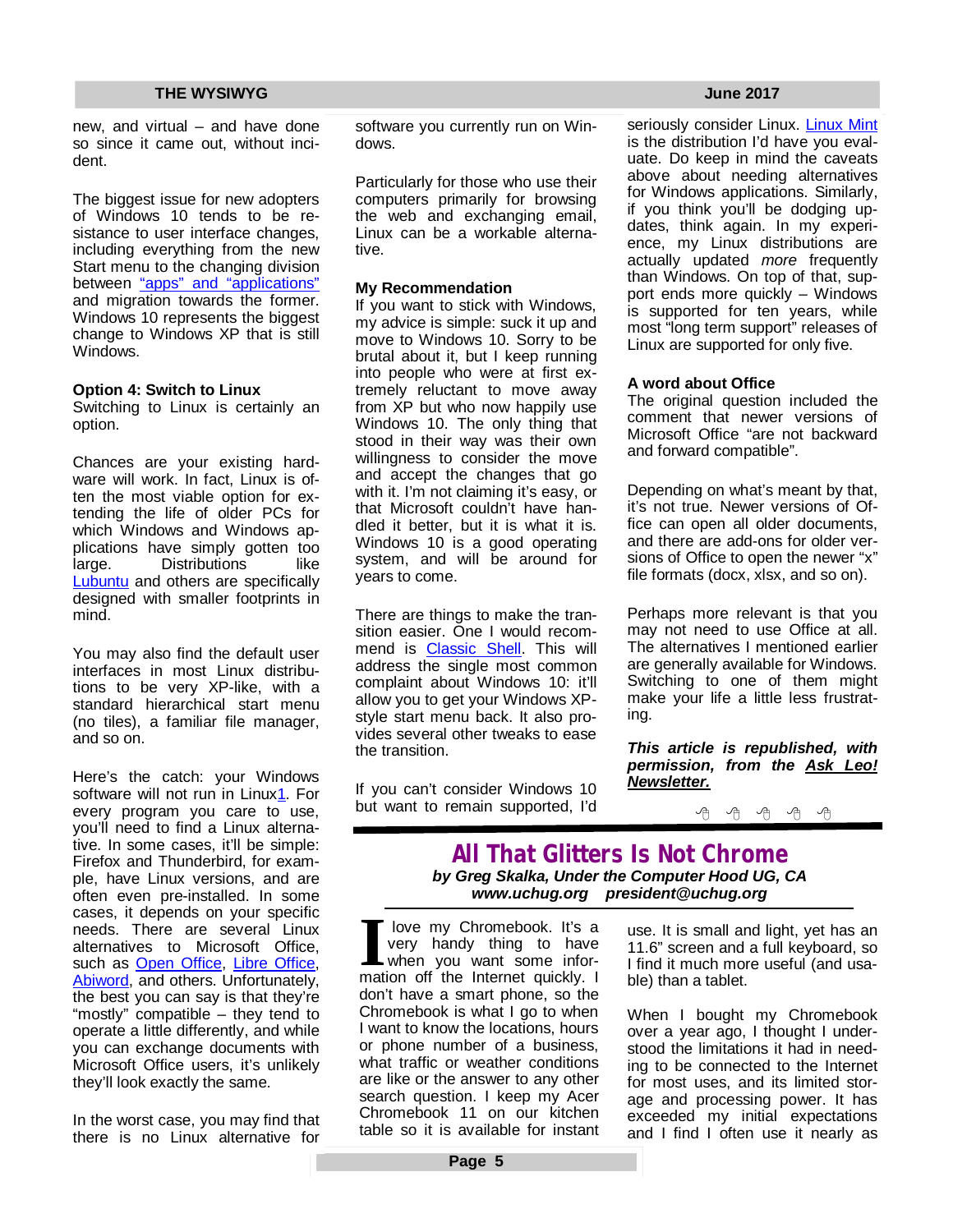much as my Windows 7 laptop. I love that it boots in about ten seconds, has a very long battery life and is very portable, so I find I'm taking it more and more in situations where I'd otherwise take my 14" laptop. In spite of its advantages, I do still continue to find new annoying shortcomings in the Chrome OS, and difficulties figuring out how to perform a particular task or change a setting. Though I've come up with work-arounds for some of its limitations, my Chromebook still has enough tarnish spots in its capabilities that I doubt it will ever be a complete substitute for my laptop.

I own a lot of computing devices. I probably have more than most people, though I'm sure there are some out there that have more. I admit I am hanging on to some devices that have not been used in many years (that is another story), but there are in my household almost a dozen that I myself have used at least once in the last year. Most run Windows (two laptops, three desktops and a PDA). I don't feel I'm closedminded, though, as I do have an Android tablet, an iPad mini (iOS) and two Chrome OS devices (Chromebook and Chromebit). I've nothing against Linux, but you don't normally find it in stores on new devices, and I've not yet found a compelling reason to install it on one of my existing devices.

From this, you would probably assume (correctly) that I use Windows most of the time. You could say I was "raised" on Windows, so I tend to judge, for good or bad, all other computing user interfaces with Windows as a reference. As an electrical engineer, I spend most of my work days working on documents, spreadsheets and designs, using software running on Windows PCs, with the traditional keyboard and mouse user interface. I've grown accustomed to the features, capabilities and limitations of Windows on reasonably-powerful Intel-based computers, typically with lots of memory and storage. In spite of the (often unfortunate) changes to the Windows user interface over many years and versions, I usually find it easier to adapt to the next thing Microsoft throws at me than something coming from a seemingly completely different mindset, like iOS or Android.

I was able to figure out how to get around on the web pretty easily on the Chromebook. The OS is based heavily on the Chrome browser, which I use most of the time at work. Though I could get a Bluetooth mouse to use with my Chromebook, the touchpad has unique features that allow me to do almost everything easily. I don't notice any real difference in the Chromebook's ability to serve web pages as compared to my i5 processor-equipped Win7 laptop with IE; processing power is not a big factor in traversing the web.

A main point of contention for me in all non-Windows devices I've used is the file manager. I'm so used to the Windows File Manager that everything else seems alien. The Files app in Chrome is fairly similar, but I only recently found the way to see how much space is available on a drive (it is under "Settings" when looking at that drive). I still don't know if iOS even has a file manager; I have photos on my iPad that I have yet to figure out how to copy off.

My Chromebook uses at least half of its 16G of SSD memory for the OS and apps, and it says even the remaining memory is subject to use by the system. I bought a 128GB USB3 Flash drive to use with the Chromebook, which seems to work great. It would have been more useful if the Chromebook's SD memory slot were the type that keeps the memory card totally inside the body of the Chromebook; unfortunately, the SD card sticks out and is at risk for damage or breaking off.

In addition to saving and editing files in Google Docs on the Chromebook, Microsoft Office files can often be edited in "Office Compatibility Mode". This works even

when working offline (no Internet connection), and allows me to take my Chromebook to meetings to take notes, or write newsletter articles on it while riding in the car. It appears to be compatible only with the most recent Microsoft Office file formats. I've had good luck with Word documents, and can edit PowerPoint slides, but I had issues the one time I tried editing an Excel spreadsheet. If I plan on taking notes or editing files offline somewhere, I always test opening the file I'm planning to edit before I leave home.

One unnerving feature of the Office Compatibility Mode is its lack of a "save" feature in the menu. The first time I opened a Word file to edit, I made a few test changes and then closed the document. Fortunately, the changes were present when I opened it again, but I still didn't fully trust it. I finally noticed that it saves each keystroke of change back to the file as it goes; as I would press a key to add a letter, the access light on the external USB Flash drive would flash. While this saving method ensures you don't lose changes, it does wear out the Flash drive's solidstate memory faster in writing to the drive so many times.

Chrome OS is compatible with an extensive list of file types, including most office, media and image files. It can open .pdf files as well as handle compressed files like .zip and .rar. I did recently find out that Windows Media Video (.wmv) files cannot be opened by a Chrome OS device. I had created a photo slide show for my dad's 80th birthday, with the result being a .wmv video. While I did find one app that vaguely mentioned allowing .wmv files to be viewed, most of the search results for this problem suggested converting the video to a supported file type. In the end, I used my Win7 laptop to play the file.

Even files that are supported by Chrome can have problems if a lot of hardware horsepower is needed. I have an auto dashcam that rec-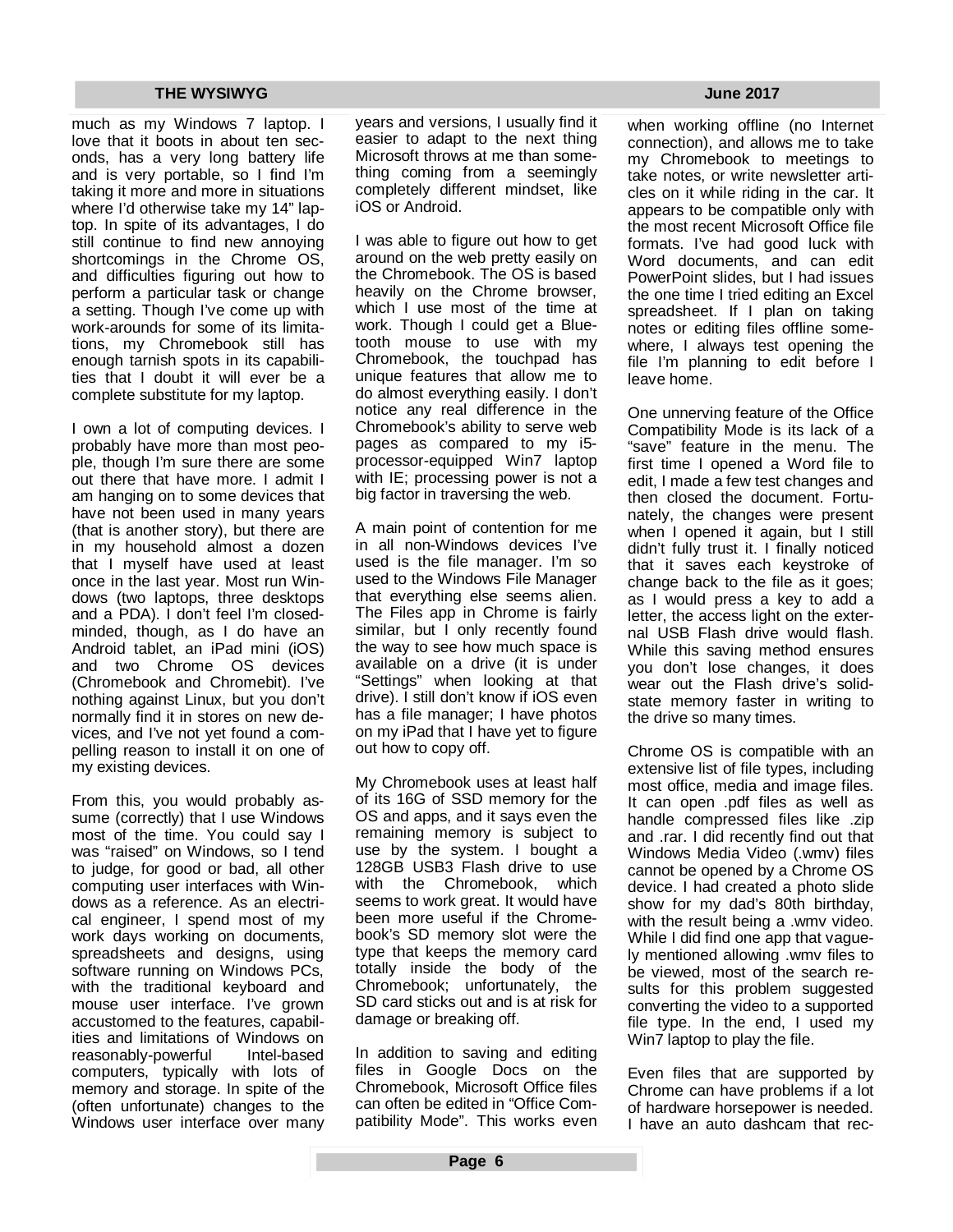ords video in HD as .mp4 files. I can connect the dashcam through USB to my Win7 laptop, which can easily play the video files stored on its memory card. There might be a few slight glitches, but playback appears pretty smooth. If I connect the dashcam to my Chromebook, it can play the video files, but it takes a long time to process before they initially start playing, and the playback is very ierky.

The Chrome OS has its own web store, but since it does not have a large following, there are not that many offerings as compared to the Android app store. There are a couple of VPN apps, but the VPN service I subscribe to, Private Internet Access, does not appear to support the Chrome OS at this time. I was surprised to see that TeamViewer was available as a Chrome app. I've looked through the apps offered a number of times, but have yet to find one I wanted to install at the time.

Chrome OS is also not supported that well by third-party hardware vendors. The Patriot Aero external Wi-Fi hard drive I tried to demonstrate earlier this year has apps to support its use with Android and iOS devices, but they don't have one for the Chrome OS. I have some Western Digital My Passport USB3 external hard drives, which can be set up to use password protection and data encryption. My Chromebook can see and use the drives that are not protected, but cannot use a drive that has protection / encryption enabled, as the program on the drive that is used to enable and disable protection is not compatible with Chrome. The universal in Universal Serial Bus only applies if there is no additional software required.

Printing is another problem issue for Chromebooks, as printers would need drivers. I've not seen any printers that advertise supporting Chrome OS devices. Google claims printing can be done using Google Cloud Print. I've read some about it, but have not yet been able to figure it out. It is made more confusing by Google having a Chrome browser and a Chrome OS. So far, I've settled for taking my files to a Windows PC to print.

Chromebooks offer a lot of promise for speedy and simple computing, but they don't always fully deliver on everything a user might want to do. I love my Chromebook and will continue to use it, but it

appears it can't do everything I need. I guess I won't be giving up my Windows computers anytime soon and will continue to use it, but it appears it can't do everything I need. I guess I won't be giving up my Windows computers anytime soon.

*This article has been obtained from APCUG with the author's permission for publication by APCUG member groups.*

平 平 平 平 平

## **Can I Really Get Malware By Just Looking At Email?** *From the Ask Leo Newsletter*

If t used to be that simply viewing a malformed email could allow a virus to spread. Thank-<br>fully, that's no longer the case with t used to be that simply viewing a malformed email could allow a virus to spread. Thankmodern mail programs.

New malware appears every day, and it seems like hackers constantly get smarter and craftier.

In the past, asking if your machine could become infected with malware by just reading your email would get laughs from the geeks in the crowd. "Of course not!" they would giggle.

Then came Outlook. Not only could opening an email infect your machine, but for a while, you didn't even have to be around to have it happen.

And the geeks stopped giggling.

For a while.

Fortunately, today things are different.

#### **Of HTML, DHTML, and JavaScript**

HTML is the "language" of the web. It's the way web pages are encoded and described to your browser so it can display the web pages as the designer intended.

DHTML, for Dynamic HTML, and JavaScript, a programming language, added something HTML didn't have by itself: the ability to *do* things. By "things," I mean actions as simple as turning this portion of this sentence red when you move your mouse over it to interactive games you can play in your browser.

Your browser, and the HTML that was displayed in it, became a platform for computer programs.

Then along came email.

#### **HTML email**

Email used to be plain-text only, and much of it still is.

But someone had a bright idea: what if we made email more flexible and gave it all of the richness of HTML formatting? In HTMLformatted email, words can be **bold** or underlined, we can insert images, and much much more.

Email could be as "pretty" and complex as a magazine page.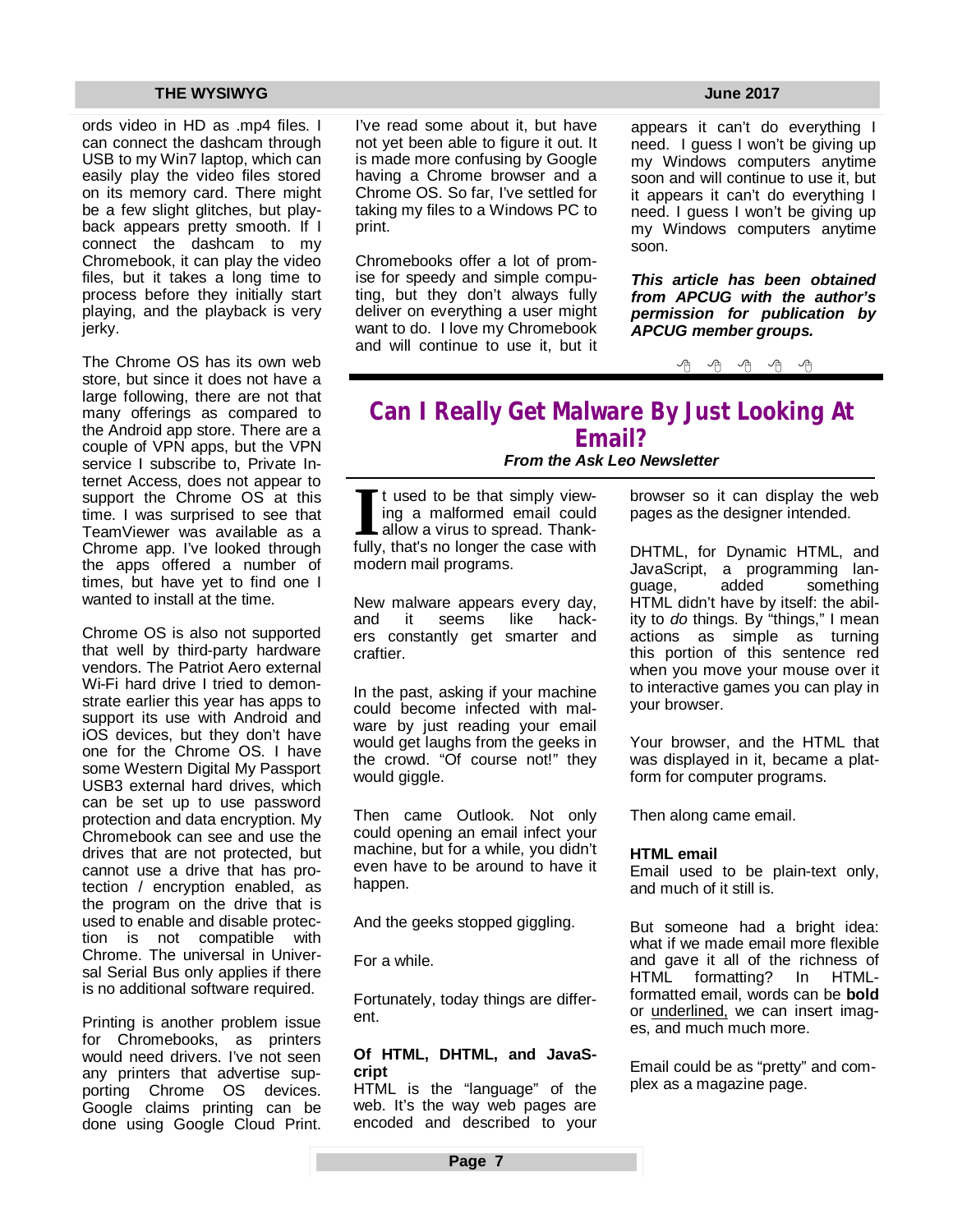Since many email programs simply used the same code as the web browser, email messages could also now *do things*.

Then along came malware.



### **Malware in email**

If email could "do things," like run small programs within the window in which they were being viewed, it didn't take long for hackers to start writing malware that not only took advantage of that, but also exploited other vulnerabilities those programs could access.

Vulnerabilities that allowed them to<br>infect vour machine with vour machine more malware…

…simply because you opened your email and looked at it.

Before it got better, it got worse.

Then, along came Outlook.

#### **The Preview Pane's Role**

I say "Outlook," but in reality, any email program that offered what we now call a "preview pane" was vulnerable. Outlook was simply one of the earliest and most popular.

The scary scenario worked like this:

- You left your email program open on a view of your inbox with the preview pane showing.
- You had the "most recent" email selected; its contents were in the preview pane.
- You left.
- You got new email. Outlook dutifully kept the selection at the most recent, and updated to select the newly arrived message. As a result, it also updated the contents of the preview pane with the contents of the new message.
- If the new message contained malware that infiltrated by trying to execute JavaScript, that malware would run and infect your machine.

Your email program "looked" at a message and your machine was infected. You weren't even there.

Fortunately, that didn't last long.

#### **Modern email programs and sites don't do that**

Needless to say, that possibility was fixed quickly.

The most dramatic fix is that JavaScript, and almost all other scripting used to allow an email message to "do something", no longer works. Period. For good or for evil, you can't put scripting into an email message and expect it to work.

Along the way, the vulnerabilities related to email-based exploits2 have also been getting fixed, regularly and quickly.

Additionally, images aren't even displayed by default by most email programs anymore (for reasons related to spam, but it also increases your security with respect to malware). Today's situation is very, very different.

### **Today, you cannot get infected by just looking**

Opening an email is safe to do.

Having your preview pane open is a safe thing to do, even if you're not around.

Email programs and email services now no longer allow the things that once upon a time made looking at an email risky.

However…

#### **You CAN get infected if…**

The one thing missing from the discussion above is: attachments.

The ability to attach an arbitrary file to an email message actually predates HTML-formatted email. It remains a convenient way to transfer a file from one place to another.

Unfortunately, the word "arbitrary" is appropriate. *Any* file can be attached to an email, including programs that infect your machine with malware.

That's why one of the admonitions relating to internet safety is to *never open an attachment you're not expecting* and that you don't know for certain is safe.

You **can** get infected by just looking at the contents of an attachment.

#### **Email safety rules**

So, let's review the rules for safe email:

- Keep your versions of Windows, your browser, and your email program up to date with the latest patches. If a vulnerability is discovered, you want it to be fixed as soon as possible so as to keep things as safe as possible.
- Run appropriate anti-malware software to help keep your system clean.
- Keep your anti-malware software up to date, and most importantly, allow it to keep its databases of malware information as up to date as possible as well.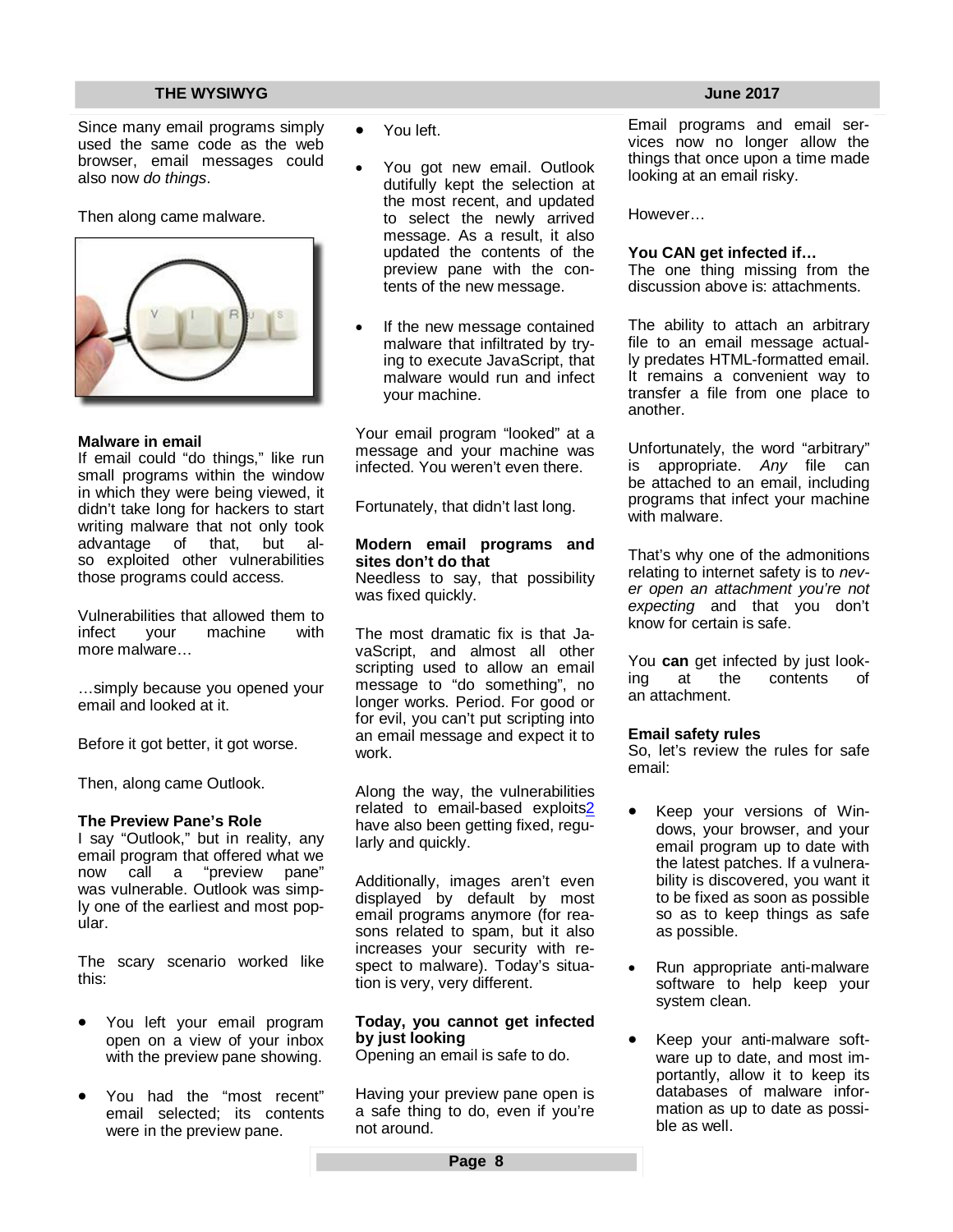*Never* open an attachment unless you expect it, you're *positive* you know what it is, and you trust the sender.

*Never* click on a link in an email message unless you're *positive* you know where it's going, and you trust the sender.

*This article is republished, with permission, from the Ask Leo! Newsletter.* 

平 平 平 平 平

# **New Programs And Devices**

*by Dick Maybach, Member, Brookdale Computer Users'* **Group, NJ [www.bcug.com](http://www.bcug.com) [n2nd@att.net](mailto:n2nd@att.net)**

**C**complex<br>
and frustrating. omputer programs can be complex and learning to use a new one can be difficult

Further, many hardware devices contain processors, making it easy for designers to add features that can make them equally complex. My primary operating system is Linux, and I like to explore new applications. These are usually free, and there are often several for every task, usually with drastically different approaches. I also love such gadgets as digital cameras and pocket GPS navigators. As a result, I am continually trying to master new programs and devices and have worked out some methods of doing this.

There are many barriers that make the task difficult.

- Every designer has a different idea of how a program or device should work, and trying to use a new one the same way you used an old one can be counter -productive. Sometimes, the most difficult part is unlearning what you think you know, especially for experienced users who may feel they should be able to figure out new software and hardware by instinct.
- Different products can use different vocabularies – for example "uploading" sometime means importing information into an application, and sometimes exporting it.

 $\bullet$ 

- Except for a handful of very popular applications, good tutorial books don't exist. This is especially so for Linux, OS X, and many cameras.
- The number of brick-andmortar bookstores is decreasing, and those remaining are continually decreasing the shelf space for technical books. Software is frequently updated, meaning that books quickly become outdated and public libraries can't keep up. As a result, it is difficult to find useful information by browsing books.
- Information on the Internet is fragmented, poorly organized, and often wrong.
- Tech writers seem to fixate on tasks that don't interest me – they go into elaborate detail on things I never do and skip over those I perform almost every day.
- User interfaces are frequently not well designed, and not all products have useful help features.
- Purchased software and hardware usually includes only a small printed pamphlet, containing mostly legal disclaimers in several languages and labeled "Getting Started Guide," or something similar. Many people assume this is the manual and never look at the real manual, which resides

on an included CD-ROM or the vendor's website.

- I have found several ineffective techniques.
- Calling a friend while this is occasionally appropriate, you will soon run out of friends if you overuse it, and some friends have more confidence than expertise.
- Taking random screen shots unless you organize these and add comments as soon as you take them, you just end up with directories full of useless graphics.
- Handwritten notes unless you organize these you end up with stacks or useless paper.
- Working by analogy from similar products – every program is different, and few are clones. New ones appear because their developers felt previous ones had fundamental shortcomings; few are just old ones with bug fixes.
- Using a new program to work with valuable data – making a mistake here could mean you lose the data.

Before you install the software or turn on the device, gather the available information about it that appears useful, including: the full manual (if only an on-line version is available, get its URL) and not just the getting started guide, reviews (which frequently provide helpful overviews), and Internet articles (or their URLs). If this is software, make a complete backup of your computer. This is important if you downloaded the software, especially for Windows users. Linux users can install new software on a virtual machine, which isolates any problems. Read the reviews and articles you gathered and at least the introduction and installation sections of the manual. Create a sandbox in which to experiment. This can be as sim-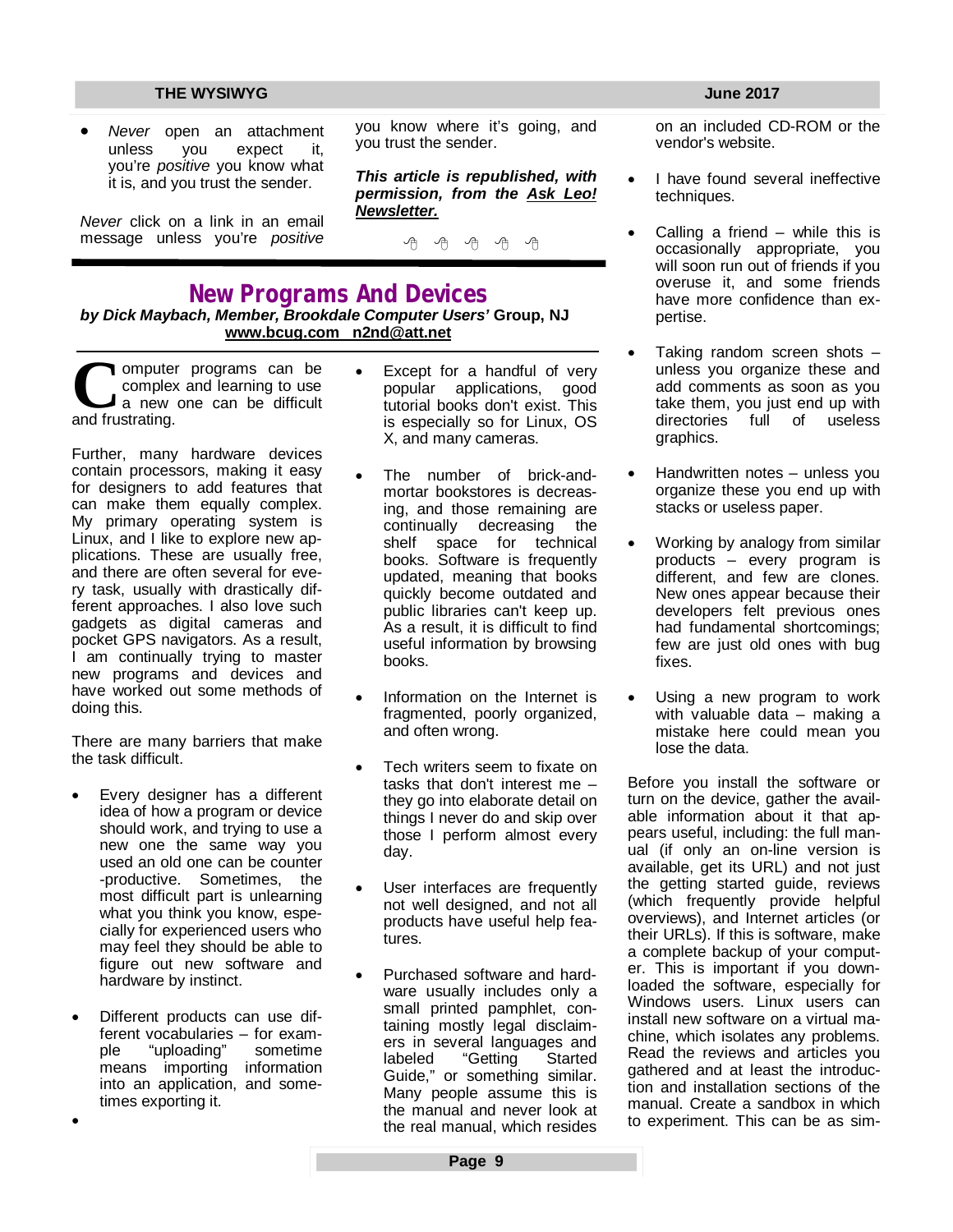ple as a directory with a few files you will manipulate with the new software, or as complex as a virtual machine. Set up means of recording notes. I use CherryTree,

#### **<http://www.giuspen.com/cherrytree/>**

which is free, but available only for Linux and Windows; Mac users can find equivalents

**at<http://alternativeto.net/software/> cherrytree/?platform=mac.** 

file or URL on your desktop, and open your notes program. As a result, you may have three open windows on your desktop, the manual, the notes program, and the new software. You may have less if you have a full printed manual or if you are working with new hardware. Follow the instructions to install the program or set up the hardware, making notes as need-

as you use the program or device). A complex program may require several of these. They need not be polished, after all no one but you will ever see them, but they should be complete enough to guide you days or weeks in the future.

Every time you use the software or device, open the notes, as you will

| V O Ubuntu Re-install                                                                                                                                                                  | QMapShack<br>Preparation                                                                                                                                                                                                                                                                                                                                           |
|----------------------------------------------------------------------------------------------------------------------------------------------------------------------------------------|--------------------------------------------------------------------------------------------------------------------------------------------------------------------------------------------------------------------------------------------------------------------------------------------------------------------------------------------------------------------|
| Preparation<br>Installation<br>$\nabla$ $\mathbb{C}$<br>Firefox<br>Thunderbird<br>Applications<br><b>Application List</b><br>Local Web Server<br><b>Encrypted Removable</b><br>Storage | To import Garmin data (tracks and waypoints)<br>• Disconnect any active databases.<br>• Connect the Garmin.<br>. Add a folder to a database.<br>• Select the folder.<br>• The folder name will appear in the workspace window as well as Garmin's.<br>. In the workspace window, copy each track and waypoint from Garmin to the database.<br>. Save the database. |
| O QMapShack                                                                                                                                                                            |                                                                                                                                                                                                                                                                                                                                                                    |
| Notes                                                                                                                                                                                  |                                                                                                                                                                                                                                                                                                                                                                    |
| <b>Virtual Machine</b><br>Manager                                                                                                                                                      |                                                                                                                                                                                                                                                                                                                                                                    |
| GPS Maps                                                                                                                                                                               |                                                                                                                                                                                                                                                                                                                                                                    |
| o joomla                                                                                                                                                                               |                                                                                                                                                                                                                                                                                                                                                                    |
| O PHP                                                                                                                                                                                  |                                                                                                                                                                                                                                                                                                                                                                    |
| Raspberry Pi                                                                                                                                                                           |                                                                                                                                                                                                                                                                                                                                                                    |
| MySQL                                                                                                                                                                                  |                                                                                                                                                                                                                                                                                                                                                                    |
| ProjectLibre                                                                                                                                                                           |                                                                                                                                                                                                                                                                                                                                                                    |

Screen 1 (above) shows my complete CherryTree notes on QMap-Shack after an hour or so of use. (This is a mapping program that works with a GPS.) As you can see, these fit on a single page, and at this point I had a lot yet to do.

Screen 1. Initial CherryTree notes on QmapShack.

By contrast, Screen 2 (top of the next [page) shows a portion of my notes on installing Ubuntu Linux, which have been refined for several years. Note from the outline view in the left panel that these now extend over several pages. I modify these notes again with every new installation.

Screen 2. CherryTree Notes on Ubuntu Linux.

Now you're ready to begin. Open the manual, or equivalently open its ed. (Do this as soon as you perform the action. Don't wait until the end of the session.) Work your way through the manual, making notes about what you do, especially if something surprises you or works differently than you expected. On the first pass, cover only the basics and skip over those features that don't interest you. At this point you're looking for only the features that you are likely to use initially. Take screen shots as appropriate and include them in the notes (although I seldom find this necessary). Note especially any configuration changes and the locations of the files used. Repeat this until you don't have to refer to the manual, but only your notes.

By now, you should have captured the features that are important to you. I often find that my notes fall into two areas, configuration and work-flow (the process you follow want to revise and augment them as you correct early misinterpretations and learn more. This is especially important for things you use infrequently.

Your notes should contain everything you need; that is, you shouldn't have to rely on any other material to use the program or device they cover. This should include:

• the URLs of any on-line material, such as manuals, reviews, tutorials, and newsletters,

• the supplier's Website,

• configuration data at install time,

- work-flows,
- contents of configuration and profile files, and
- annotated screen-shots.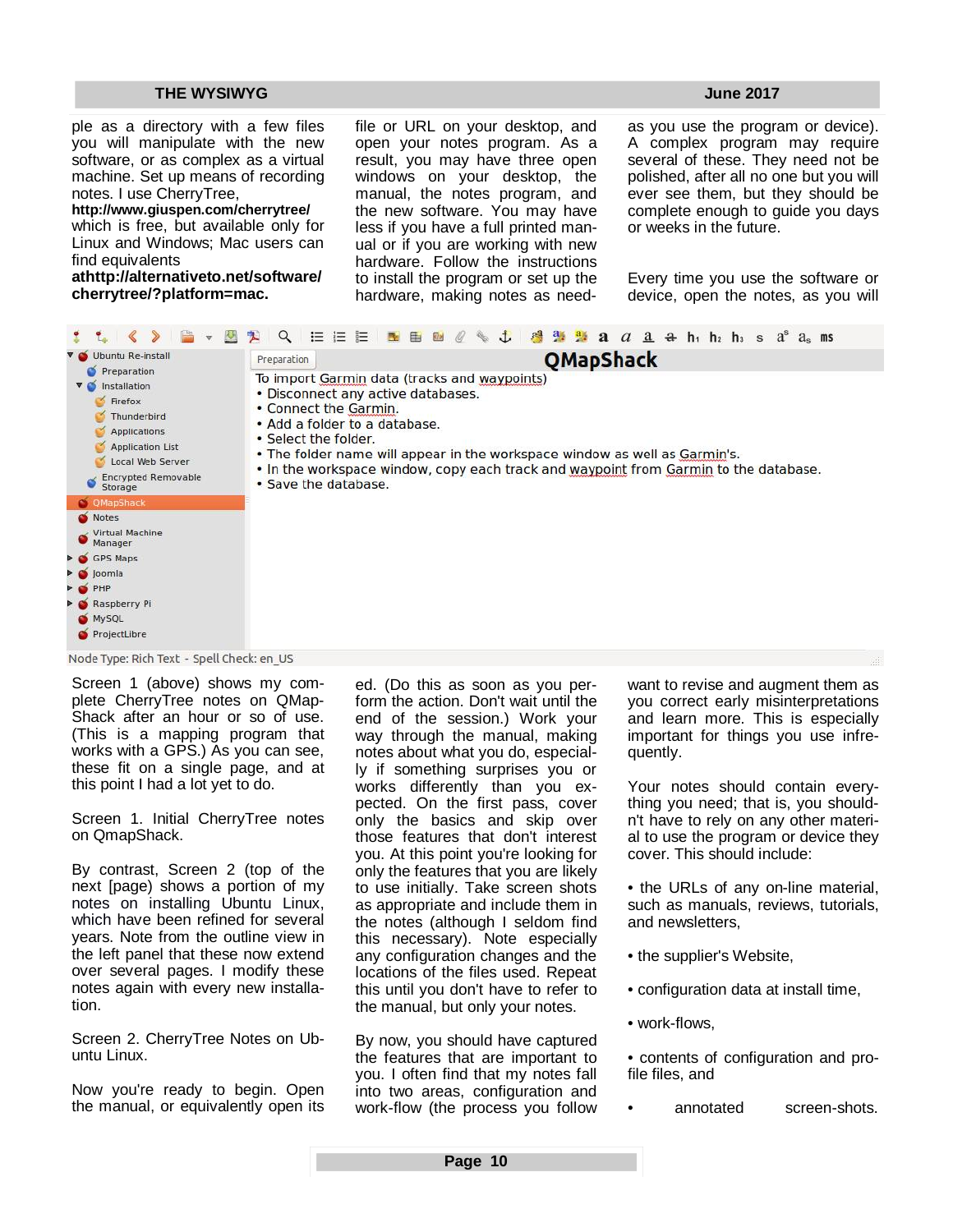| <b>THE WYSIWYG</b>                                                                                                                                                                                                                                                                                               |                                                                                                                                                                                                                                                                                                                                                                                                                                                                                                                                                                                                                                                                                                                                                                                                                                                                                                                                                                                                                                                                                                                                                                                                                                                                                                                                                                                                                                                                                                                                                                                            |                                               |                                                                                                                                                                           |  | <b>June 2017</b> |  |
|------------------------------------------------------------------------------------------------------------------------------------------------------------------------------------------------------------------------------------------------------------------------------------------------------------------|--------------------------------------------------------------------------------------------------------------------------------------------------------------------------------------------------------------------------------------------------------------------------------------------------------------------------------------------------------------------------------------------------------------------------------------------------------------------------------------------------------------------------------------------------------------------------------------------------------------------------------------------------------------------------------------------------------------------------------------------------------------------------------------------------------------------------------------------------------------------------------------------------------------------------------------------------------------------------------------------------------------------------------------------------------------------------------------------------------------------------------------------------------------------------------------------------------------------------------------------------------------------------------------------------------------------------------------------------------------------------------------------------------------------------------------------------------------------------------------------------------------------------------------------------------------------------------------------|-----------------------------------------------|---------------------------------------------------------------------------------------------------------------------------------------------------------------------------|--|------------------|--|
|                                                                                                                                                                                                                                                                                                                  | 挂 挂 胜<br>Q                                                                                                                                                                                                                                                                                                                                                                                                                                                                                                                                                                                                                                                                                                                                                                                                                                                                                                                                                                                                                                                                                                                                                                                                                                                                                                                                                                                                                                                                                                                                                                                 | $\mathbf{t}$<br>$\mathbb{R}^3$ $\mathbb{R}^4$ | <b>2.</b> $a$ $a$ $\underline{a}$ $\dnderline{a}$ $\dnderline{h}$ , $\dnderline{h}$ , $\dnderline{h}$ , $\underline{s}$ $\underline{a}$ <sup>s</sup> $\underline{a}$ , ms |  |                  |  |
| Ubuntu Re-install                                                                                                                                                                                                                                                                                                | QMapShack<br>Ubuntu Re                                                                                                                                                                                                                                                                                                                                                                                                                                                                                                                                                                                                                                                                                                                                                                                                                                                                                                                                                                                                                                                                                                                                                                                                                                                                                                                                                                                                                                                                                                                                                                     |                                               |                                                                                                                                                                           |  |                  |  |
| Preparation<br><b>v</b> Installation<br>$\leq$ Firefox<br>Thunderbird<br>Applications<br>Application List<br>Local Web Server<br><b>Encrypted Removable</b><br>Storage<br>O QMapShack<br><b>Notes</b><br><b>Virtual Machine</b><br>Manager<br>GPS Maps<br>Joomla<br>PHP<br>Raspberry Pi<br>MySQL<br>ProjectLibre | Backup and save the Firefox bookmarks and Thunderbird address list, although they should be<br>saved in the Firefox configuration directory. Record the Firefox, LibreOffice, and Thunderbird<br>add-ons.<br>Export and save the gpg public key using Seahorse. Export the gpg private key with<br>gpg --export-secret-keys --armor --output private-key.asc.<br>Create a list of all the programs installed since the original installation. (This requires aptitiude,<br>which won't appear in the generated list.)<br>cat /var/log/installer/initial-status.gz   gzip -d   grep '^Package:'   awk<br>'{ print \$2}' > tmp.txt && aptitude search -F %p '-i!-M'   awk '{ print<br>$$1$   grep -v -F -f tmp.txt > packages.txt && rm tmp.txt<br>This creates packages, txt in the current directory. Binary packages usually install to their own<br>directory in /opt, so a listing of the contents of /opt will cover this. (Calibre seems to be the only<br>example.)<br>$ls - 1$ /opt > binary packages.txt<br>Save /etc/apt/sources.list and the contents of the directory /etc/apt/sources.list.d as the latter<br>has all the ppa sources.<br>Save /etc/fstab.<br>Before doing the install, remove the external backup disk. This will make it necessary to edit fstab<br>so that it's mounted at bootup.<br>Run the command<br>$df > df$ output<br>to record the mount points. This doesn't show everything though. Also use gparted to record for<br>each partition the partition, its file system, its label, and its size. Print this so it's available<br>during the install. |                                               | <b>Preparation</b>                                                                                                                                                        |  |                  |  |
| Nade Tupe: Dich Toyt Cool Check: on UC                                                                                                                                                                                                                                                                           |                                                                                                                                                                                                                                                                                                                                                                                                                                                                                                                                                                                                                                                                                                                                                                                                                                                                                                                                                                                                                                                                                                                                                                                                                                                                                                                                                                                                                                                                                                                                                                                            |                                               |                                                                                                                                                                           |  |                  |  |

Node Type: Rich Text - Spell Check: en\_US

Place a copy of these notes on all the PCs with which you will use the program or device. For example, if you take a laptop on vacation, it should have the notes for your camera. Consider making such notes for your operating system, your complex applications, and your hardware, including peripherals. Without them, such jobs as reinstalling an operating system will take far too long and may require several attempts. You will find that they make using and maintaining

complex products much easier and maintaining them far less frustrating, especially for those you don't use every day.

*This article has been obtained from APCUG with the author's permission for publication by APCUG member groups.*



### **Tablet Checklist: What Can It Do?** *by Melanie Birnbom, CVC Computer Club [www.cvcomputerclub.com](http://www.cvcomputerclub.com) [rnborn@yahoo.com](mailto:rnborn@yahoo.com)*

**Q** : A frequent question I get from users is: "What can a tablet actually do? Is it just for playing games?

That is why I've put this checklist together using the three main operating systems for tablets: Android, iOS (found on iPads), and Windows.

This does not include the now discontinued Windows RT operating system.

Read and Write E-mail Android: Yes iPad: Yes Windows Table: Yes

Surf the Internet Android: Yes iPad: Yes Windows Tablet: Yes

Use Sites that Require Flash Player: Android: No iPad: No Windows Tablet: Yes

Play Games Android: Yes (With apps downloaded from Google Play store) iPad: Yes (With apps downloaded from Apple App store) Windows Tablet: Yes (With apps downloaded from Windows store. If tablet model has enough computing power you can also download PC games. Windows 10 tablets will allow you to stream games from an Xbox One.)

Use Office Programs Android: Yes (several office suites available including MS Office apps)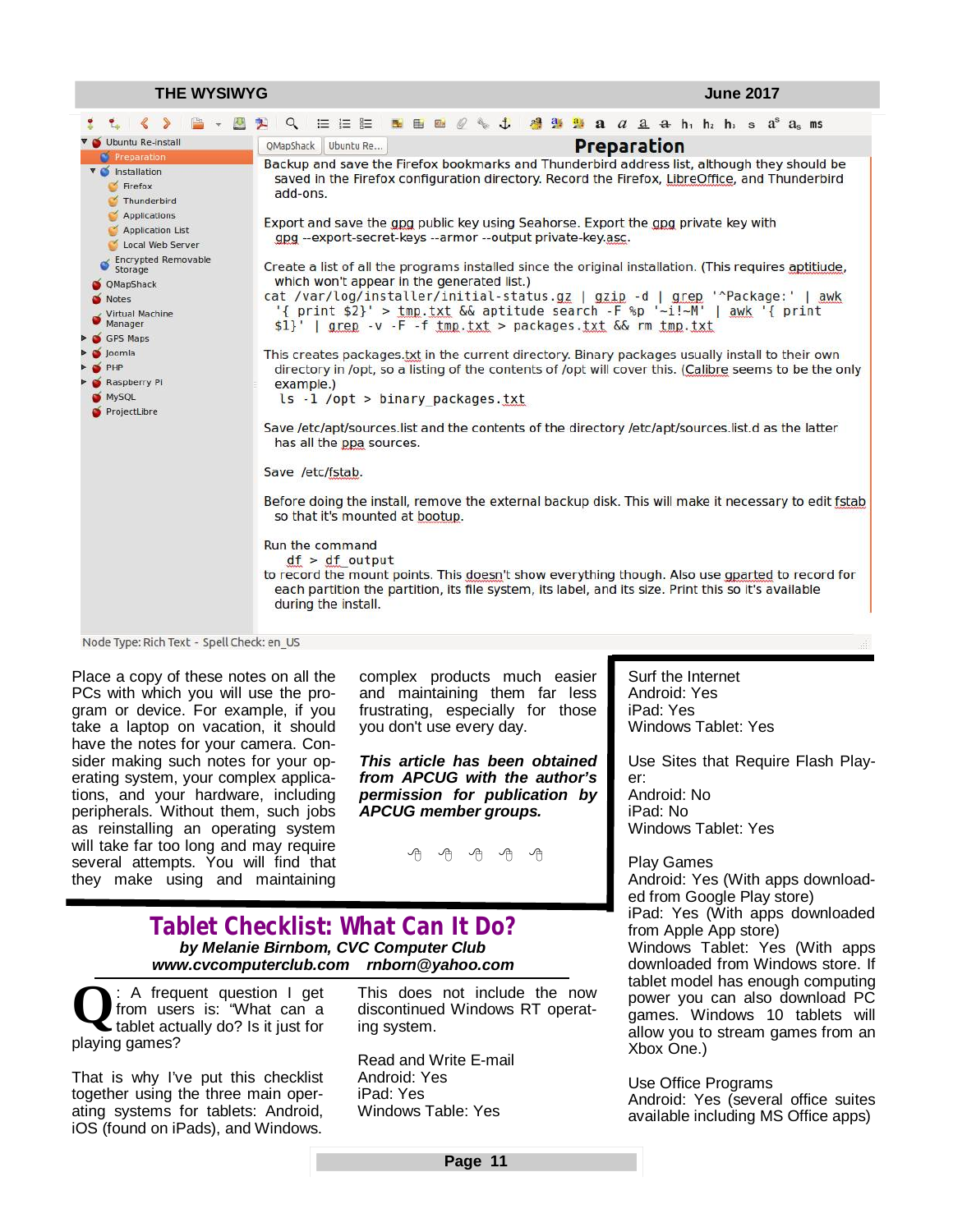iPad: Yes (multiple office suites available as well as MS Office apps)

Windows Tablet: Yes (multiple office suites available and Microsoft Office apps. Users can also run the full desktop version of Office.)

#### Print

All three tablets will allow you to print from selected apps with compatible wireless printers.

#### Listen to Music

Android: You can stream from services like Pandora, Spotify, and Amazon as well keep digital copies of music on your tablet.

iPad: Designed to work especially well with iTunes; you can also stream using apps for services like Pandora and Spotify.

Windows Tablet: Works with streaming services and Groove Music.

#### Stream Movies

All three operating systems will allow you to watch services like Netflix or Hulu, as well as view videos on websites. (If the videos require Flash Player, only a Windows tablet will work.)

#### eBooks

All three tablets will allow you to download apps for reading eBooks including Kindle and Nook books.

Use Facebook and other Social Media

All three tablets will allow you to use a Facebook app.

#### Make Video Calls

All three tablets allow you to use Skype and other services for video calls and programs like Messenger for video or audio chats in addition to text chatting. Almost every tablet has a built-in front-facing camera.

#### Use a Keyboard

Nearly any tablet will allow you to connect with a keyboard (usually via Bluetooth). There are keyboard cases available for carrying convenience. Make sure you get the compatible keyboard for your tablet. If it is a case, make sure it is the right size.

#### Use a Mouse

Only Windows tablets are compatible with using a mouse and it is a fairly simple process to pair a Bluetooth mouse.

Use Desktop Versions of Programs

Only Windows tablets can run full desktop versions of programs.

#### Access Cloud Storage All three tablets will allow you access cloud storage.

有 伯 伯 伯

### **Mac Tips** *by Ernie Cox, GVR Computer Club, AZ <http://www.ccgvaz.org> [ecoxjr@cox.net](mailto:ecoxjr@cox.net)*

**HI** ow to Mark and Share<br>Maps Location from iPhor<br>mark-share-maps-location-iphone ow to Mark and Share a Maps Location from iPhone osxdaily.com/2017/03/04/

How to Show GPS Coordinates on iPhone

osxdaily.com/2017/02/26/show-gpscoordinates-iphone

Siri Not Working on iPhone or iPad? How to Fix Siri & Troubleshoot Problems

osxdaily.com/2017/03/02/siri-not-

working-iphone-ipad-fix How to Change the Email Address Linked to Your Apple ID Account appleinsider.com/ articles/17/02/27/how-to-changethe-email-address-linked-to-yourapple-id-account

How to use Siri to remember wh ere you parked your car [www.idownloadblog.com/2016/1](http://www.idownloadblog.com/2016/1) 1/30/how-to-use-siri-toremember-where-youparked-your-car

#### **Page 12**

Use Low Quality Image Mode to Send Messages from iPhone with Less Data

[http://osxdaily.com/2016/11/29/use](http://osxdaily.com/2016/11/29/use-)low-quality-image-mode-iphonemessages

Password Recovery stores passwords and recovers then when you forget them

[www.idownloadblog.com/2016/11/0](http://www.idownloadblog.com/2016/11/0) 9/passwordrecovery

How to Record iPhone Phone Calls the Easy Way <http://osxdaily.com/2016/11/02/> record-iphone-calls-voicemail

The 10 Best Wireless Routers of 2016

[www.techradar.com/news/](http://www.techradar.com/news/) networking/routers-storage/bestrouter-9-top-wirelessrouters-on-test-1090523

How to Use Safari Split View on iPad for Side-By-Side Web Browsing

[http://osxdaily.com/2016/12/07/use](http://osxdaily.com/2016/12/07/use-)safari-split-view-ipad

#### *This article has been obtained from APCUG with the author's permission for APCUG groups.*

中 中 中 中 中

# **SHCC Emergency Cancellation**

**S S i** terling Heights Computer Club<br>
meets at Macomb Community<br>
College (MCC). We will meet<br>
if MCC is open and will not if MCC **T** terling Heights Computer Club meets at Macomb Community College (MCC). We will meet is closed. MCC closure is announced with other school closings on many local TV and radio stations and on their web site. All members of SHCC have an email address. One of the SHCC officers will send an email to the addresses SHCC has on file alerting members to the event cancellation. If your email is broken, call an officer; don't leave a message, call another officer if you don't talk to someone live. It is your responsibility to keep the email address you have listed with SHCC current.

A A A A A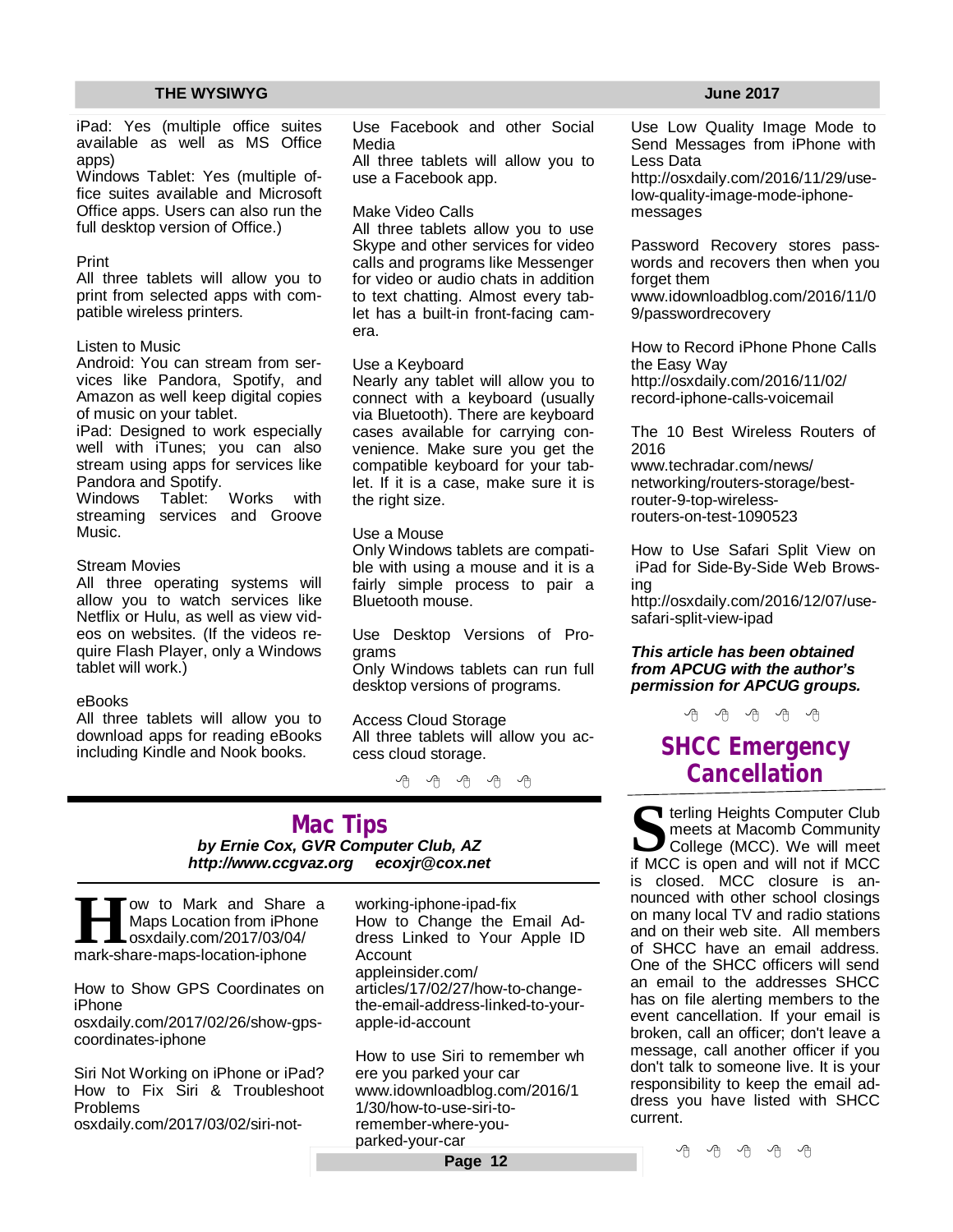# **WYSIWYG WEB WATCH (www)**

*by Paul Baecker* [webwatch@sterlingheightscomputerclub.org](mailto:webwatch@sterlingheightscomputerclub.org)



**This column attempts to locate sites containing valuable, amusing, and free content, with no overbearing pressure to purchase anything. Club members are encouraged to submit favorite sites (a description is optional) to the eaddress noted above, for inclusion in a future WYSIWYG issue. Also check the SHCC web site ("Web Page Reviews") for previous gems.** 

How to make Android faster: What works, and what doesn't. <http://www.makeuseof.com/tag/android-faster-works/>

How to play Blu-Ray on Linux. <https://www.maketecheasier.com/play-blu-ray-on-linux>

Varieties of seven different solitaire games. <http://www.solitairebliss.com>

Is Google tracking you? Here's how to find out everything the search giant knows about you. <http://www.ibtimes.co.uk/my-activity-how-find-out-everything-that-google-knows-about-you-1568458>

Search engine DuckDuckGo.com CEO Gabriel Weinberg discusses the state of online privacy affecting all Internet users.

<https://www.bestvpn.com/gabriel-weinberg-duckduckgo-ceo-interview/>

10 useful 'locate' command practical examples for Linux newbies. <http://www.tecmint.com/linux-locate-command-practical-examples/>

What is hard drive cache and what does it do? <https://www.pcmech.com/article/what-is-hard-drive-cache-and-what-does-it-do/>

Beware the Driver Update scam --- pop-ups that 'warn' you that your computer's drivers are out of date. [http://www.askbobrankin.com/beware\\_the\\_driver\\_update\\_scam.html](http://www.askbobrankin.com/beware_the_driver_update_scam.html)

How important are surge protectors for PCs? (Note: Many so-called 'power strips' do not contain any surge protection and seriously fail to protect your delicate computer and TV and stereo equipment.) <https://www.maketecheasier.com/how-important-are-surge-protectors-for-pcs/>

5 common VPN myths you shouldn't believe. <https://www.maketecheasier.com/vpn-myths-you-shouldnt-believe/>

How to get the most out of Google Maps. <http://www.lifehacker.com/how-to-make-the-most-of-google-maps-1793442153>

Tips for keeping strangers off your Wi-Fi network. <http://www.popsci.com/how-to-keep-other-people-off-your-wi-fi-network>

Site offers articles and videos to inspire women (men, too) to live a more healthy and fulfilling life, covering fitness, nutrition, weight loss, and wellness to get you into your best possible shape. Perhaps start with their "ultimate guide to fitness" (search the site for it). <http://www.fitnessgoals.com>

This tool illustrates the tough budget trade-offs involved in order to promote an informed conversation on how we can set a sustainable fiscal course. Think you can fix the National debt and build a responsible Federal budget??? Give it a try!

<http://www.crfb.org/debtfixer/>

Find out the actual size of things. (Enter your monitor's screen size first.) Use the 'browse' and 'tags' options to search for things to display. <http://www.pective.com>

**Page 13**